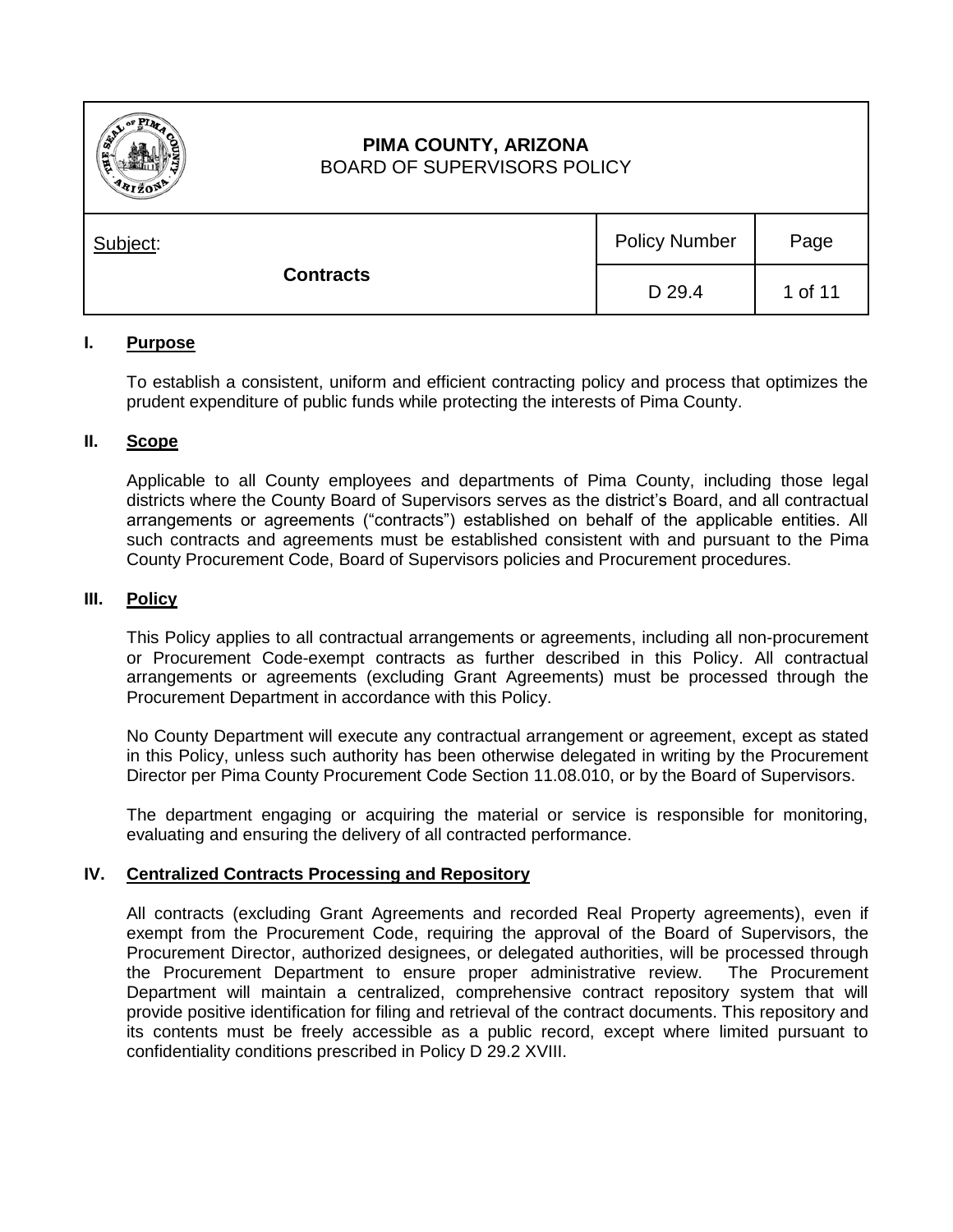| Subject:<br><b>Contracts</b> | <b>Policy Number</b> | Page    |
|------------------------------|----------------------|---------|
|                              | D 29.4               | 2 of 11 |

# **V. Contracts**

The use of the term "contract" includes both procurement and non-procurement related agreements. Contracts may include, but are not limited to the following categories:

- Disposition Contracts: Contracts involving the disposition or conveyance rather than acquisition of materials or services.
- Emergency Contracts: Emergency contracts for materials and services, excluding design and construction services, must be acquired in accordance with Procurement Code Section 11.12.060. Contracts for design and construction services must be acquired in accordance with Arizona Revised Statutes § 34-606. The authority allowed under Procurement Code Section 11.12.060 and A.R.S. § 34-606 is more expansive than for emergency situations. The responsible department must prepare supporting justification of need and obtain the County Administrator's approval unless the Board of Supervisors has declared an emergency. The Procurement Director will determine if a limited competitive process is appropriate. Pursuant to the Board of Supervisors' declaration or approval by the County Administrator, the responsible department must prepare the contract for execution. If the County Administrator and/or Procurement Director determines that the emergency procurement is not justified, the originating department will be notified, which may, if appropriate, supply additional information and request reconsideration.
- Funding Agreements: As authorized by A.R.S. § 11-254 and Board of Supervisors Policy E 36.1, the County has developed several programs for awarding County funds to federally taxexempt non-profit corporations and government agencies, to be used for specified public purposes. Grants or sub-grants and resulting agreements must follow established internal selection procedures and utilize contract templates developed specifically for that purpose. Funding agreements must be for a specified community/public purpose; the funded agency must be a government agency or federally tax-exempt non-profit entity with a tax identification number, registered in Procurement's vendor database; funding must provide community and economic development benefits; and depending upon the value of award, may be authorized via Board of Supervisors Policy D 29.3 or through a standard funding agreement template. An aggregate funding cap will be approved and monitored by Budget Control for these purposes annually.

Funding agreements will be drafted by the funding department and, regardless of the dollar amount involved, must be processed for signature by the Chair after Board of Supervisors action approving the funding and purpose, except that funding amounts less than \$10,000 may be authorized and paid pursuant to Board of Supervisors Policy D 29.3.

Grant Awards to Pima County: All agreements to accept grants awarded to the County must be executed by the Board of Supervisors. Departments must comply with Board of Supervisors Policy D 22.6, which governs all grant awards to Pima County. Grant awards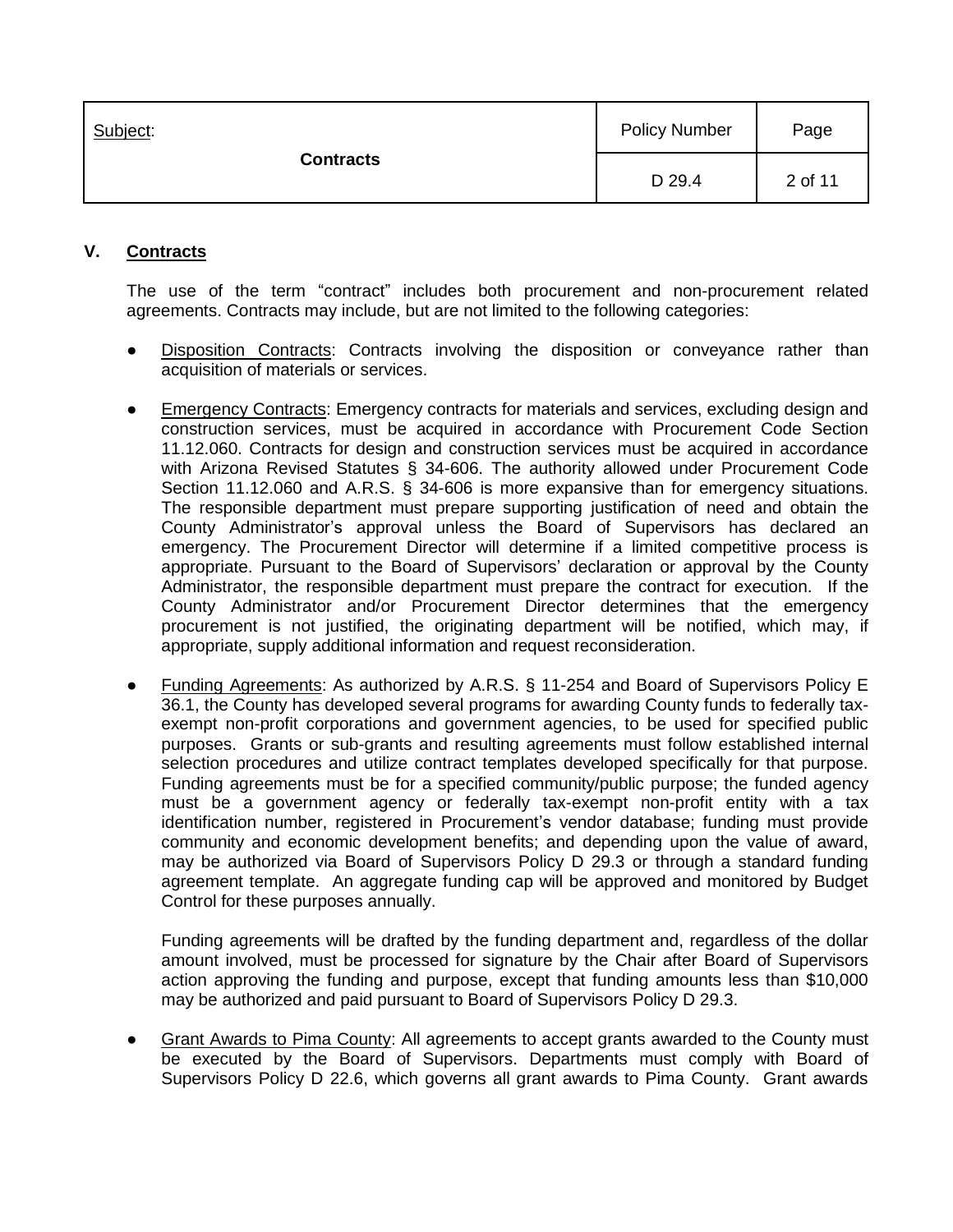| Subject:<br><b>Contracts</b> | <b>Policy Number</b> | Page    |
|------------------------------|----------------------|---------|
|                              | D 29.4               | 3 of 11 |

and execution of agreements must be processed through the Finance Department Grants Management Division for approval and signature.

- Intergovernmental Agreements: If authorized by their legislative or other governing bodies, two or more public agencies or public procurement units by direct contract or agreement may contract for services or jointly exercise any powers common to the contracting parties and may enter into agreements with one another for joint or cooperative action or may form a separate legal entity, including a nonprofit corporation, to contract for or perform some or all of the services specified in the contract or agreement or exercise those powers jointly held by the contracting parties. For Pima County purposes, if the agreement is a result of a procurement process, it is a standard contract.
- **Legal Services Contracts:** The contracting of legal services is exempt from the Procurement Code per Section 11.04.020 and is not required to follow competitive processes. Legal services include all necessary general and professional services for administrative proceedings and pending or anticipated litigation, such as investigators, expert witnesses, attorneys and support staff.

Contracting for attorney services must adhere to the following guidelines:

- An applicant for a legal services contract as an attorney must not be a current Pima County employee at the time of application and for the duration of any resulting contract with Pima County.
- Pima County Attorneys, Pima County Public Defenders and Pima County Legal Defenders who were employed by the County for less than five (5) consecutive years may not apply for an indigent legal defense contract for one year following retirement or resignation from Pima County employment.
- Applicants for indigent legal defense contracts must submit appropriate documentation to enable the County to verify the character, ethics and reputation of the applicant. The County must reject the application of any applicant who discloses any criminal charges or criminal complaints, criminal convictions, or the completion of any type of deferred prosecution that constitutes a criminal conviction on the underlying criminal charge within the five year period prior to initial application for an indigent legal defense contract. A rejected applicant may appeal to the Board of Supervisors.
- Naming Rights Agreement: A binding agreement as defined in Board of Supervisors Policy C 3.19.
- Permits: Issuance by the County of permits related to regulatory requirements of a technical nature (i.e., building, flood control, environmental permits, etc.). See Exclusion section below for the exclusion of unilateral, standard form permits and licenses that are issued by the County.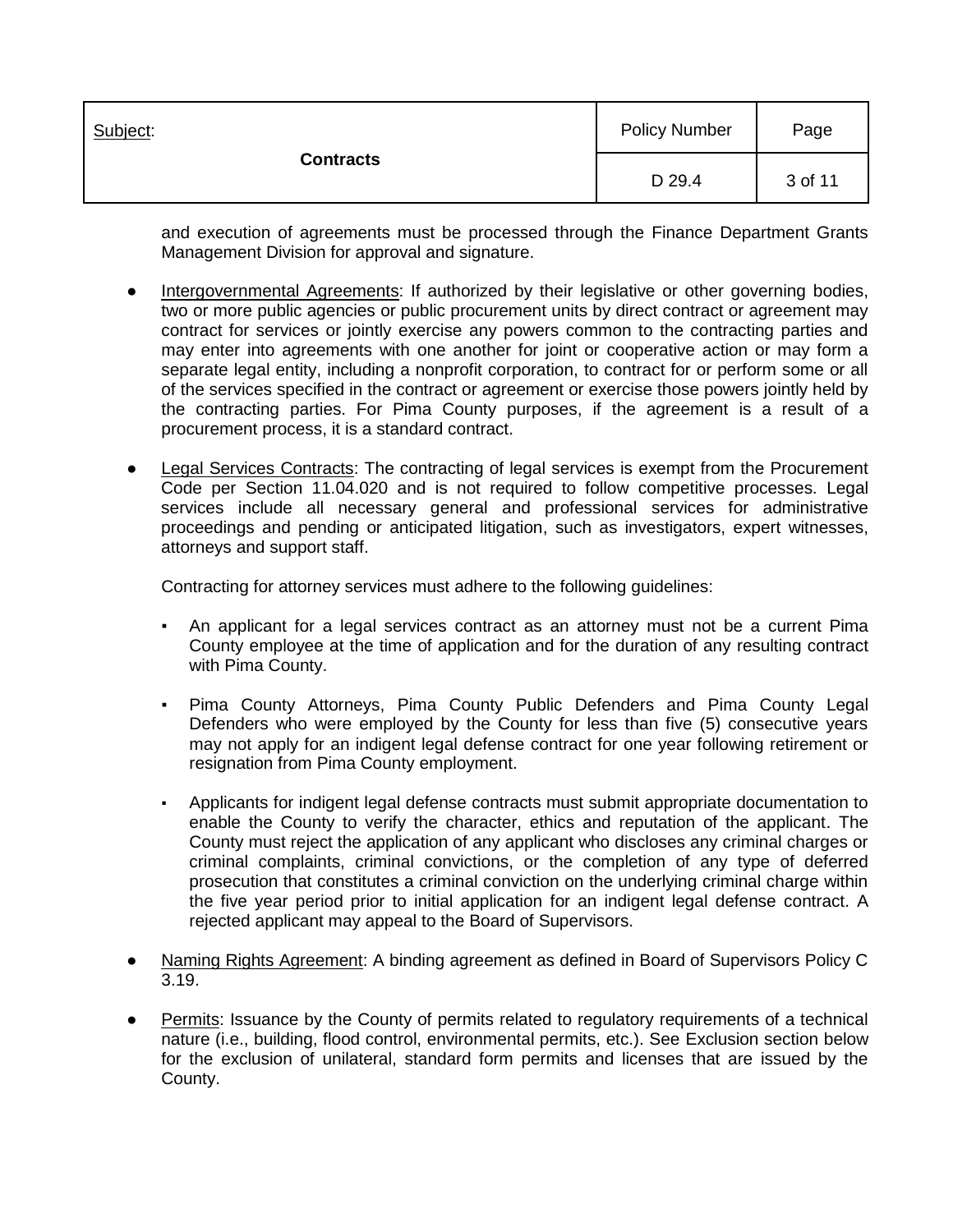| Subject:         | <b>Policy Number</b> | Page    |
|------------------|----------------------|---------|
| <b>Contracts</b> | D 29.4               | 4 of 11 |

- Real Property Agreements: Real Property Agreements are generally exempt from the Procurement Code per Section 11.04.020 and are not required to follow competitive processes. Real Property agreements may be subject to non-procurement requirements under Arizona Revised Statutes Title 11, 28, or 48. Real Property agreements include but are not limited to:
	- Contracts for services related to land titles, appraisals, acquisitions, dispositions, relocation, or property management.
	- Contracts involving the acquisition or disposition of any real property interests including the use of County property by other entities or individuals.
	- The use by the County of non-County owned property, or the use by third parties of County-owned property pursuant to state statues on either a short term or long term basis; i.e., leases, licenses, easements, permits, etc.

Supplemental documents and conveyance instruments necessary to complete or "close" a transaction under a previously approved contract (such as deeds, easements, and real property closing statements) are not considered contracts.

- Regulatory Process Contracts: Contracts processed for the approval or acceptance of certifications or undertakings by third parties in connection with any regulatory approval process (i.e., development assurances).
- Revenue Contracts: The [income](http://www.businessdictionary.com/definition/income.html) generated from any source, such as sale of goods or services or use of real or personal property.
- Site-specific Agreement: A supplemental agreement as may be reasonably necessary to effectuate the intent of an overarching contract or intergovernmental agreement.
- Software License Agreements: A software license agreement is the legal contract between the licensor and/or author and the purchaser of a piece of software that establishes the rights of the parties. A software license agreement details how and when the software may be used, and provides any restrictions that are imposed on the software. This does not include annual maintenance agreements or as required services.
- Software Maintenance and Support Agreements: A software maintenance and support agreement is the legal contract between the licensor and/or author and the user of software that defines provisions for the updates, upgrades and support of software. This does not include the license or as required services.
- Standard Contracts: Standard contracts include agreements for the competitive acquisition or disposition of materials, general and professional services, including design and construction services within the scope of the Procurement Code, and contracts pursuant to Board of Supervisors Policy D 29.6 and D 29.7.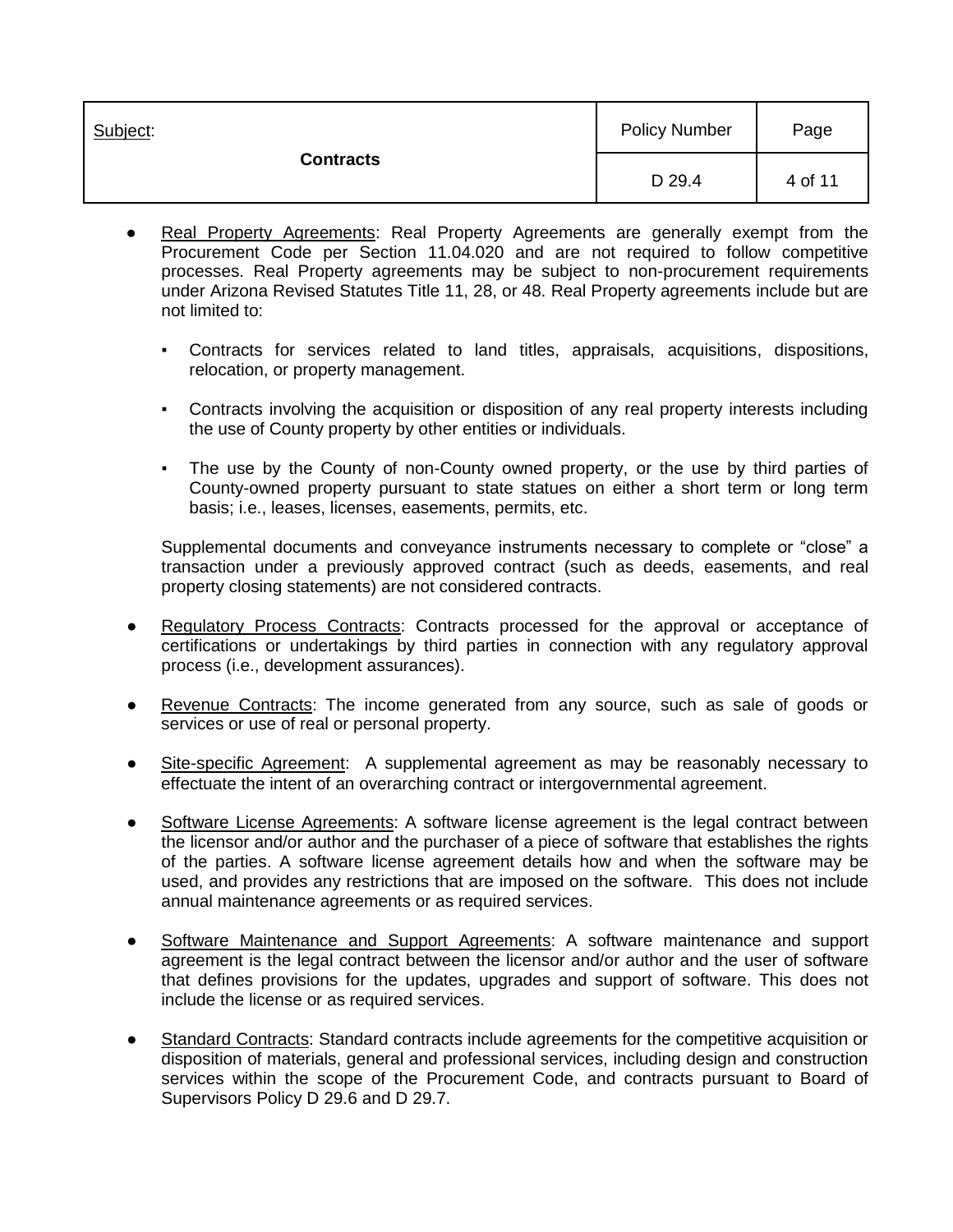| Subject:<br><b>Contracts</b> | <b>Policy Number</b> | Page    |
|------------------------------|----------------------|---------|
|                              | D 29.4               | 5 of 11 |

Permit and License Exclusion: The use of the term "contract" does not include unilateral, standard form permits and licenses that are issued by the County in exchange for payment of a standard fee, which are not treated as "contracts" subject to approval and processing through the Procurement Department. This includes such things as permits for the temporary exclusive use of park facilities; rights of entry for County officials to enter upon the property of another for temporary use or inspection; and building and other development-related technical permits. The form of these permits and licenses, and any requirements or parameters, with respect to their use, must be approved by the County Attorney's Office and Risk Management. Provided that the requirements and parameters are followed and the standard form of permit or license is used, individual documents of these types need not be reviewed by the County Attorney's Office or Risk Management.

Utility Agreement Exclusion: "Contract" also does not include standard utility-related permits, easements, and other agreements between the County and an organization supplying a utility, such as but not limited to natural gas, water, or sewer to the County at the County's request. Such instruments are not treated as "contracts" subject to approval and processing through the Procurement Department. When such an instrument needs to be executed in conjunction with a County construction project, it may be signed by the project manager, the Director of Facilities Management, or the Manager of Real Property Services. The instrument must be maintained with the project records and, if the instrument is a permanent easement, a copy of the recorded easement must be furnished to the Manager of Real Property Services.

## **VI. Contract Development**

- A. Wherever possible, all contract document forms will be initiated and developed by Pima County. Standard contract templates approved "as to form" by the County Attorney's Office are available on the Procurement Department intranet website; other contract forms may be developed and approved "as to form" by or through the County Attorney's office. All contract forms must be developed and approved as defined by Section VII of this policy.
- B. All contract documents must be reviewed, modified, executed and administered in accordance with Procurement Department procedures.
- C. All contracts must include, in general as well as specific provisions, all terms and conditions necessary to maximize protection of Pima County's fiscal, legal, and functional liabilities to the greatest extent possible consistent with the form of contract.

Contracts for the acquisition of goods or services funded by Grant funds may require incorporation of additional terms and conditions to satisfy grant-related or other legal requirements. Departments will consult with the "Grantor", assigned legal counsel and the Finance Department Grants Management Division to identify and ensure inclusion of contract language that specifically assigns satisfaction of those requirements to either County or the Contractor and that optimizes and minimizes all legal, financial and functional liabilities of Pima County.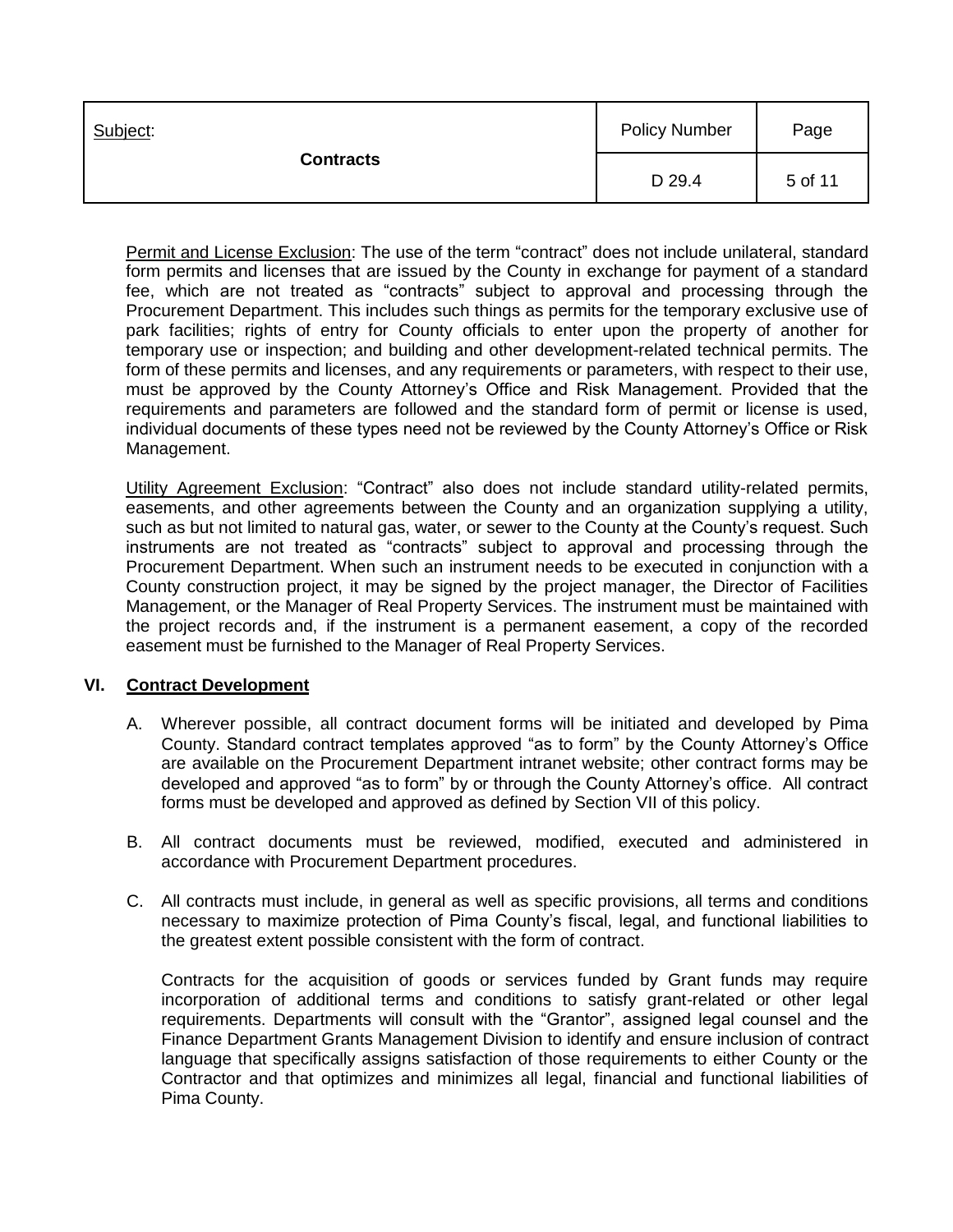| Subject:<br><b>Contracts</b> | <b>Policy Number</b> | Page    |
|------------------------------|----------------------|---------|
|                              | D 29.4               | 6 of 11 |

- D. The Procurement Department, when requested, will provide contract-drafting support to client departments.
- E. The Procurement Department may execute contracts by issuing system-generated contracts, such as Master Agreements for as-required annual contracts, Purchase Orders for discrete orders, or Delivery Orders for Architectural and Engineering projects using Qualified Consultants Lists. Dependent on the dollar amount, an award made by the Board of Supervisors or the Procurement Director may be required prior to the issuance of a systemgenerated contract. If consistent with the terms of the solicitation, the signed response submitted by the Contractor will constitute a firm and binding offer. Electronic transmission of a Master Agreement, Purchase Order, or Delivery Order, by an authorized agent, results in an executed contract binding upon both parties without further action.

In processing contract revisions under this section, the Procurement Director will adhere to the requirements of Sections XIV of this Policy.

Nothing in this section will be construed to alter the scope of the Procurement Director's authority as set in Section XII of this Policy, other Board of Supervisors Policy or Pima County Procurement Code. Any contract that exceeds the Procurement Director's authority must be awarded or executed by the Board of Supervisors, with any subsequent amendment awarded or executed by the Board of Supervisors, subject to the exceptions set forth in Sections XII and XIV of this Policy.

## **VII. County Attorney Approval as to Form**

- A. All contracts committing the County to \$10,000.00 or more for the duration of the contract and all Intergovernmental Agreements will be approved as to form by the County Attorney's Office before being submitted to the Contractor and to either the Procurement Director or the Board of Supervisors for approval, except as set forth below. Contracts under \$10,000.00, may be executed without the County Attorney's Office approval as to form however, the Procurement Director may, on a case by case basis, request such review and approval.
- B. Notwithstanding the above requirement, contracts for materials, general, professional, architectural, engineering, and construction services, processed pursuant to Section VI E that utilize a form of contract with standard terms and conditions previously approved by the County Attorney's Office, need not be subsequently approved as to form by the County Attorney's Office. The Procurement Director may, on a case by case basis, request such review and approval.
- C. Notwithstanding the above requirement, real property agreements that utilize a form of contract with standard terms and conditions previously approved by the County Attorney's Office, need not be subsequently approved as to form by the County Attorney's Office.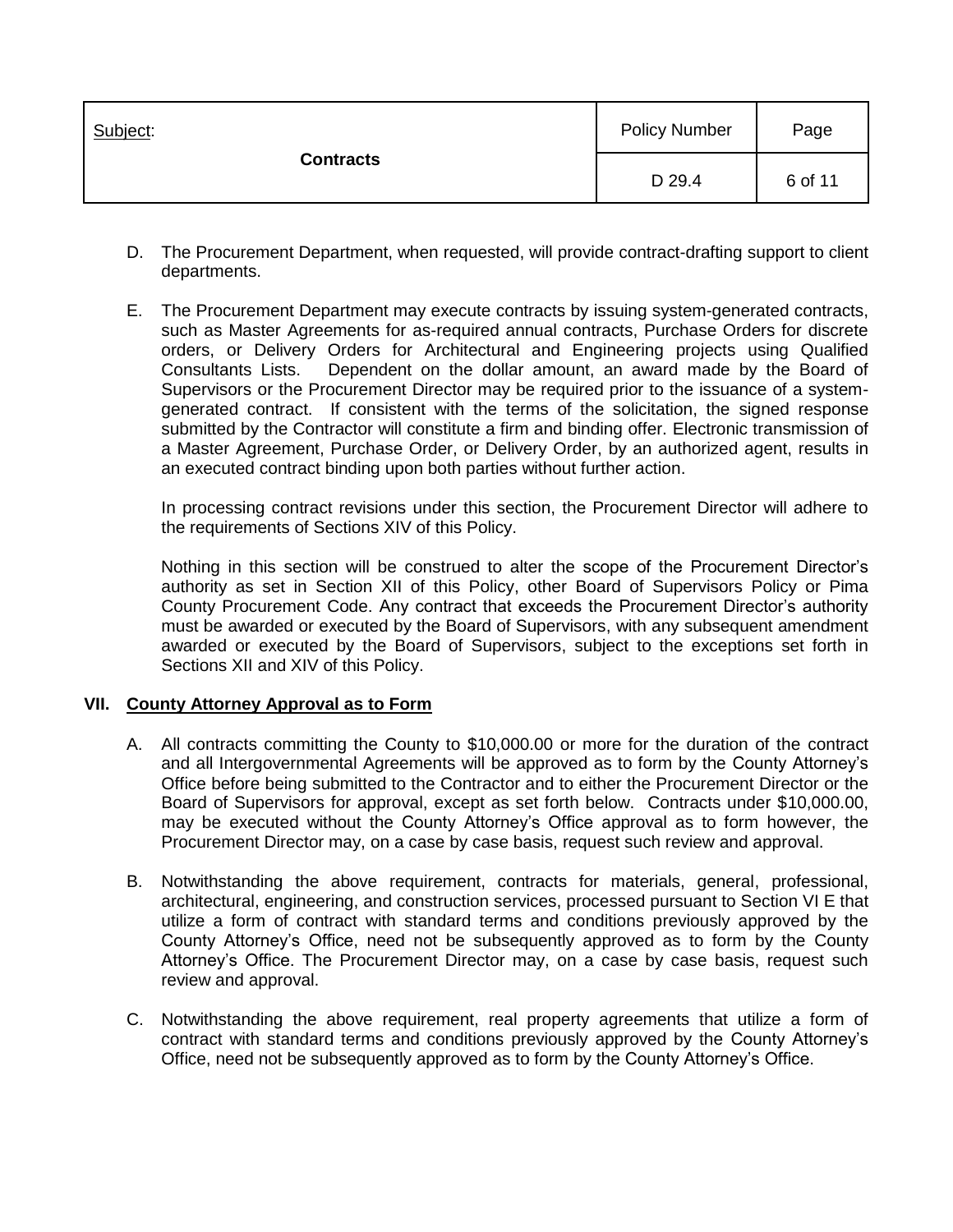| Subject:<br><b>Contracts</b> | <b>Policy Number</b> | Page    |
|------------------------------|----------------------|---------|
|                              | D 29.4               | 7 of 11 |

## **VIII. Contract Term**

Contracts, except for those that are tied to a specific single project, must have a specific term that does not exceed one year, unless the Procurement Director has approved an initial term of more than one year up to five years with written justification, or there is specific statutory authorization. Unless otherwise provided in the contract, contracts tied to a specific single project will terminate upon project acceptance and final payment by the County and release of retainage, if any. "Asrequired" contracts with multi-year terms must be evaluated for continuation or modification on an annual basis during the term of the contract. Contracts for the acquisition, conveyance or leasing of an interest in real property, the granting of licenses and franchises and other contracts involving real property may be for a term in excess of one year if in compliance with applicable law. All contracts should specify any terms, such as indemnity provisions, that survive termination or expiration of the contract term.

## **IX. Contract Scope**

Each proposed contract must specifically define the exact materials or services to be provided, and include all monetary and non-monetary commitments of each party. It is the responsibility of the department engaging or acquiring the service or commodity to ensure the Contractor's strict compliance with all terms of the contract.

## **X. Monetary Commitments**

All contracts or agreements that involve payment or receipt of monies by the County must have a specific or clearly ascertainable and objectively limited dollar commitment, be it a fixed, budgetary, or "not-to-exceed" amount, or an amount determined by application of a specified formula to specified data (that is, amounts such as verifiable operating expenses for a leased facility that are set at the discretion of the County or the Contractor, and closing costs for real estate acquisitions and sales).

## **XI. Central Procurement Administrative Processing and Retention**

- A. Except for contracts originated by central Procurement or contracts that pursuant to this Policy do not require processing by Procurement, all contracts must be:
	- 1. Approved as to content by the Department Head or Authorized Signer;
	- 2. Submitted by the Department to the County Attorney for legal review and approval "as to form" as required by this Policy;
	- 3. Signed by the Contractor before submission to the Procurement Department; and
	- 4. Executed by either the Procurement Director or the Board of Supervisors, pursuant to Section XII of this Policy.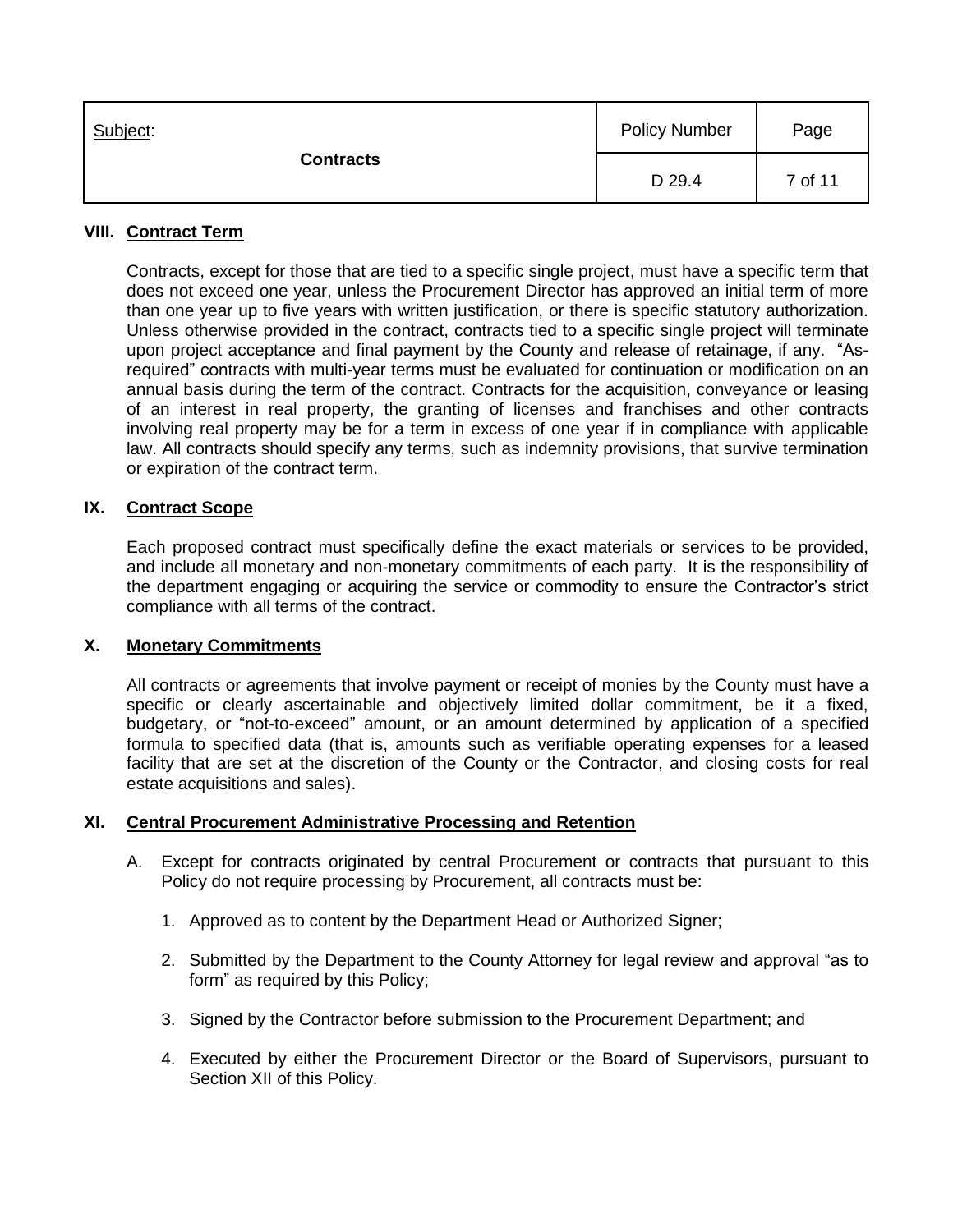| Subject:<br><b>Contracts</b> | <b>Policy Number</b> | Page    |
|------------------------------|----------------------|---------|
|                              | D 29.4               | 8 of 11 |

Where changes are required, the contract will be returned to the originating Department Head or Authorized Signer, with appropriate recommendations.

- B. Upon execution by either the Procurement Director or the Board of Supervisors, or as otherwise authorized by this Policy, the contract must be scanned by the Procurement Department to the County's document management system for viewing on the internet public portal and notification provided to the originating Department and Contractor.
- C. One hardcopy of the contract or agreement will be retained by Procurement. Electronic, scanned or copied signatures are acceptable for the retained Procurement copy, unless otherwise indicated by the County Attorney's Office. If other arrangements (e.g. additional hardcopies, triplicate ink signed originals, etc.) are required, the originating department must coordinate this with Procurement at the time of submission of the contract for processing.
- D. If at any time the Clerk of the Board receives a contract or agreement for execution by the Board of Supervisors that has not been processed through the Procurement Department, the Clerk's Office will email the Procurement Director seeking direction with respect to the contract. The contract will be delivered to Procurement for processing before the Board of Supervisors executes the contract unless the Procurement Director indicates otherwise.

#### **XII. Contract Approval**

All contracts must be approved and signed by the Board of Supervisors, Procurement Director, authorized designee, or delegated authority.

- A. The following contracts must be approved and executed by the Board of Supervisors:
	- Contracts for professional services procured pursuant to BOS Policy D29.6 greater than \$100,000
	- Contracts involving revenues or expenditures greater than \$250,000
	- Contracts with a term of more than five years, including all renewals, with the exception of Software License and Software Maintenance and Support Agreements as stated in C below
	- Intergovernmental Agreements
	- Grant awards made to the County
	- Funding agreements authorized by A.R.S. § 11-254
- B. The following awards must be approved by the Board of Supervisors and may be executed by the Procurement Director, or authorized designee: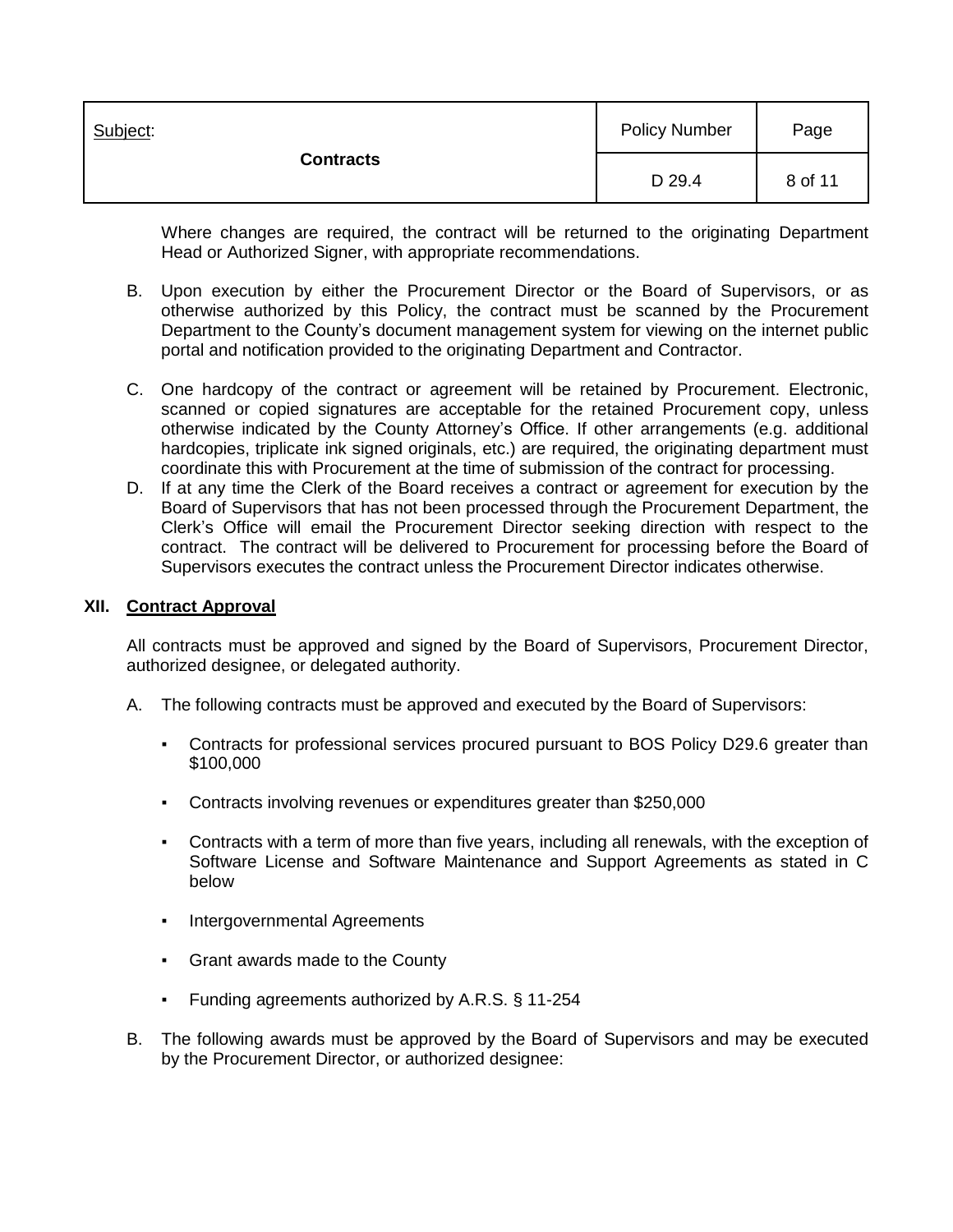| Subject:<br><b>Contracts</b> | <b>Policy Number</b> | Page    |
|------------------------------|----------------------|---------|
|                              | D 29.4               | 9 of 11 |

Contracts pursuant to Section VI E involving revenues or expenditures greater than \$250,000 for discrete purchases or \$250,000 per year for as-required contracts.

- C. The Procurement Director, or authorized designee, can award or approve and execute contracts as follows:
	- Contracts for professional services procured pursuant to BOS Policy D 29.6 equal to or less than \$100,000
	- Contracts involving revenues or expenditures, equal to or less than \$250,000, or for asrequired contracts equal to or less than \$250,000 per year
	- Contracts with a term equal to or less than five years, including all renewals, with the exception of Software License and Software Maintenance and Support Agreements as stated below
	- Software License and Software Maintenance and Support Agreements, including renewal periods, that exceed five years, provided the agreement does not obligate the County to an expenditure of more than \$250,000 annually
- D. Delegated Authority can approve and execute contracts only as specifically allowed in their written delegation.
- E. Contracts requiring Board of Supervisors approval, which are deemed necessary to be executed prior to Board of Supervisors action, may be executed by the Chair of the Board of Supervisors and subsequently ratified by the Board of Supervisors.

## **XIII. Authorization to Proceed and Retroactive Effective Dates**

Authorization to proceed or performance under the contract is not permitted until after the contract is fully signed and executed. If a department has a particular need to process a contract with a retroactive start date, the contract, with accompanying justification supporting its retroactive execution, must be submitted through the Procurement Department following standard contract processing procedures. The Procurement Director, authorized designee, delegated authority or the Board of Supervisors must review the retroactive reason and make a determination whether processing the contract retroactively is in the best interest of the County. Contracts not approved will be returned to the department with instructions to follow contract procedures to meet these requirements.

## **XIV. Contract Modifications/Amendments**

All contract modifications, including but not limited to, scope modifications, time extensions, dollar amount, and/or name, location or contact information changes, must be executed in the form of a contract amendment. Templates for departmental use are available on the Procurement Intranet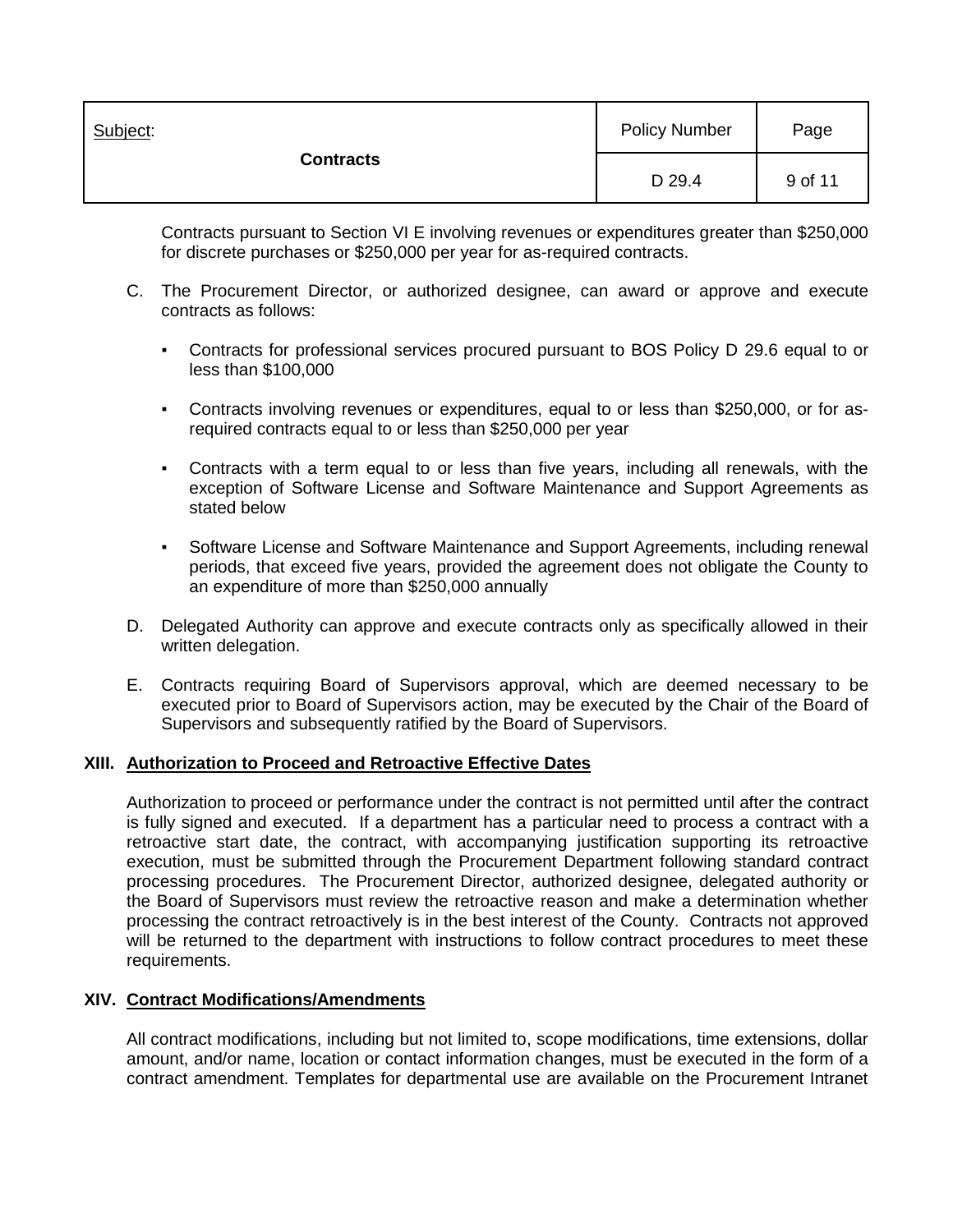| Subject:<br><b>Contracts</b> | <b>Policy Number</b> | Page     |
|------------------------------|----------------------|----------|
|                              | D 29.4               | 10 of 11 |

website. All amendments must be approved and signed by the Procurement Director, authorized designee, delegated authority or the Board of Supervisors.

- A With the exception of Intergovernmental Agreements, grant awards made to County, and Funding Agreements, the Procurement Director may execute an amendment to any contract approved by the Board of Supervisors provided the amendment does not alter the scope of the contract or the monetary commitment of the initial or amended Board of Supervisors award, is limited to term extensions resulting in a maximum contract term of five years as permitted in the original contract, or is for administrative changes such as, but not limited to, an assignment, allowance for non-competed charges such as taxes and freight, and changes to the name, location or contact information of the Contractor.
- B. The Procurement Director may execute an amendment to any contract approved by the Procurement Director provided the amendment is permitted in the original or amended contract and is limited to their authority as defined in section XII.
- C. If specifically allowed under the terms of the solicitation issued by County, and previously awarded by the Board of Supervisors as an annual award with renewals or by the Procurement Department, contracts pursuant to section VI E may be amended by the issuance of a revision to the Master Agreement, Purchase Order, or Delivery Order.

Contracts pursuant to section VI E will be amended by the issuance of a revised Master Agreement, Purchase Order or Delivery Order. The revision is effective and binding upon both parties if the Contractor fails to object to the revision within ten (10) calendar days of the date of issuance by County. Any amendment that exceeds the Procurement Director's authority stated in Section XII must be awarded by the Board of Supervisors, subject to the exceptions in this section.

D. Delegated Authorities may execute an amendment to any contract approved by the Delegated Authority provided the amendment is permitted in the original or amended contract and is limited to their authority as defined in section XII.

Contract amendments must be processed according to standard contract processing procedures except that certain changes to construction contracts will be processed in accordance with the Procurement Code Section 11.16.010(C).

## **XV. Contract Termination**

Any department intending to terminate a contract for convenience or cause must notify the Procurement Director of its intent before termination proceeds. If the Director determines that cause exists to terminate the contract or if the department intends to terminate for convenience, the Procurement Director will notify the Contractor of the County's intent to terminate the Contract. The Procurement Director must then draft a document that terminates the contract in accordance with the termination procedures in the contract and forward that notice document to the authority that executed the original contract for signature, after approval by the County Attorney's Office. If